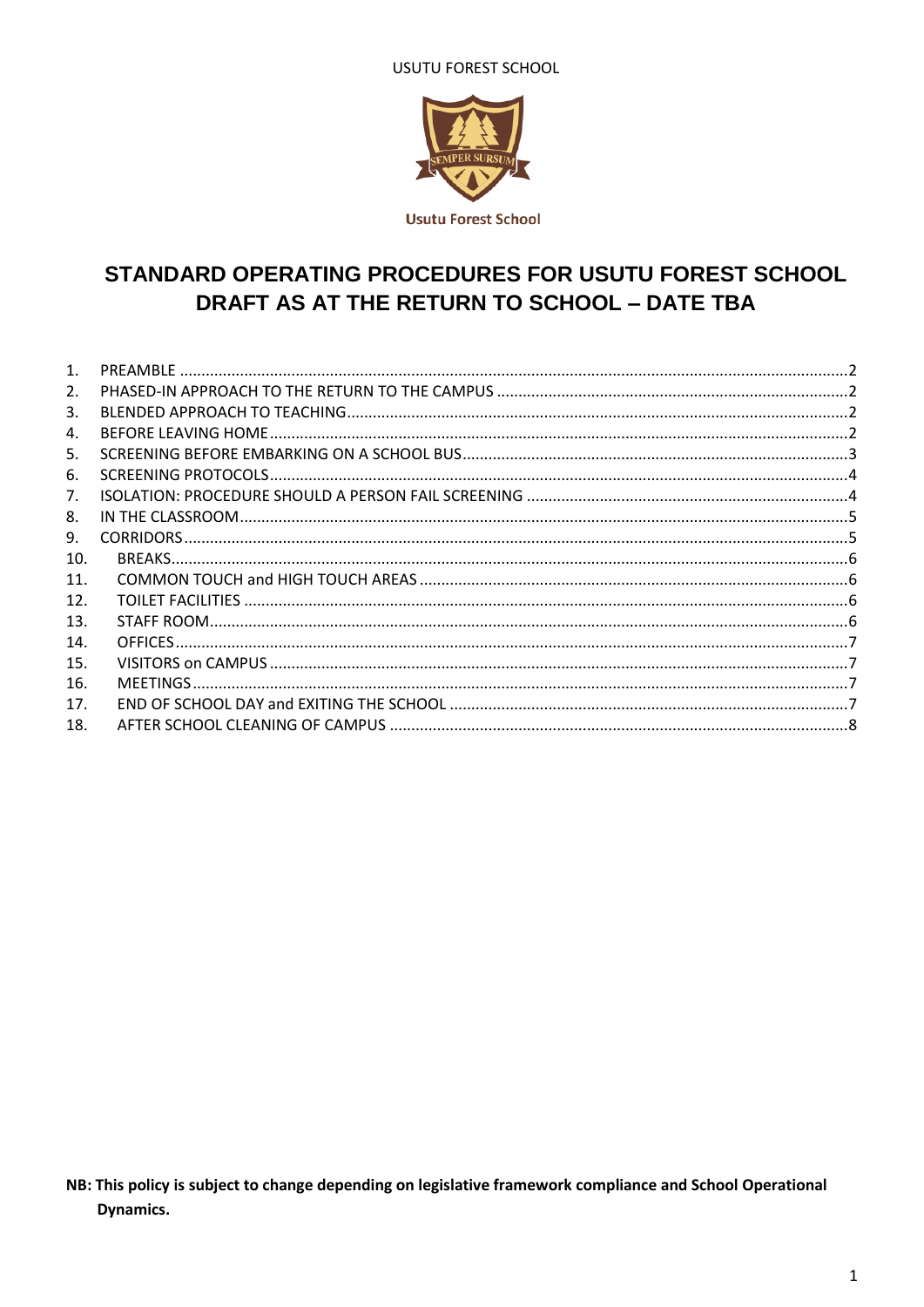# <span id="page-1-0"></span>1. **PREAMBLE**

In anticipation, and in preparation for the re-opening of school campuses in Eswatini, the subcommittee on school safety has formulated this Standard Operating Procedure. It aims to provide clarity and direction with respect to the resumption of work of all staff, as well as expectations of returning learners. It is expected that extreme precaution will be taken at all times to ensure the health and safety of all staff and learners at this time by limiting the possibility of transmission and subsequent infection of all parties concerned during this phased-in return to the school campus. This document should be read in conjunction with the school's Covid-19 Response Policy.

#### <span id="page-1-1"></span>2. **PHASED-IN APPROACH TO THE RETURN TO THE CAMPUS**

- 2.1. As per the Covid-19 Response Policy, the return to the campus will be phased-in according to Four levels.
- 2.2. The school has been operating at Level Four. As from 6 July 2020, the school will be in Level Three, with preparations to move to Level Two.
- 2.3. To assist the school in ensuring protocols are in place, and in compliance with the Ministry of Education and Training, the school will phase in the return to campus. AT THIS POINT, NO DATE HAS BEEN SET FOR THE MOVE TO LEVEL TWO.

# <span id="page-1-2"></span>3. **BLENDED APPROACH TO TEACHING**

- 3.1. To accommodate those learners whose parents, choose to keep them at home as a precaution, and those learners who are required to self-isolate, a blended approach to teaching will be used.
- This will entail a combination of synchronous and asynchronous activities.
	- 3.2.1. Those activities needing teacher-learner, or learner-learner engagement will be done either face-to-face on campus or via video conferencing online.
	- 3.2.2. Those activities that can be done individually by learners will be done either on campus, or at home.
- $3.3.$ In the High School, learners will attend campus every day under a revised timetable.
- $3.4.$ In the Primary and Pre-Primary School, the learners will attend campus on alternative days over a two-week cycle. See the Covid-19 Response Policy for further details.
- 3.5. This is being done to ensure that social distancing and hygiene protocols can be enforced, for the benefit and safety of all stakeholders in the school community.

#### <span id="page-1-3"></span>4. **BEFORE LEAVING HOME**

- The parent uses Four Degrees of Separation to see if child can go to school. DO NOT SEND  $4.1.$ YOUR CHILD TO SCHOOL IF THEY DO NOT MEET THE 4 DEGREES OF SEPARATION.
- 4.2. The parent informs school if child is staying home.
- The learners will wear civvies until further notice. This is to ensure that clothes are worn for one day and washed.
- 4.4. The learner is wearing a mask and has a spare one in the bag.
- 4.5. The learner has a small bottle of hand sanitiser for personal use.
- 4.6. The learner has a pack of tissues.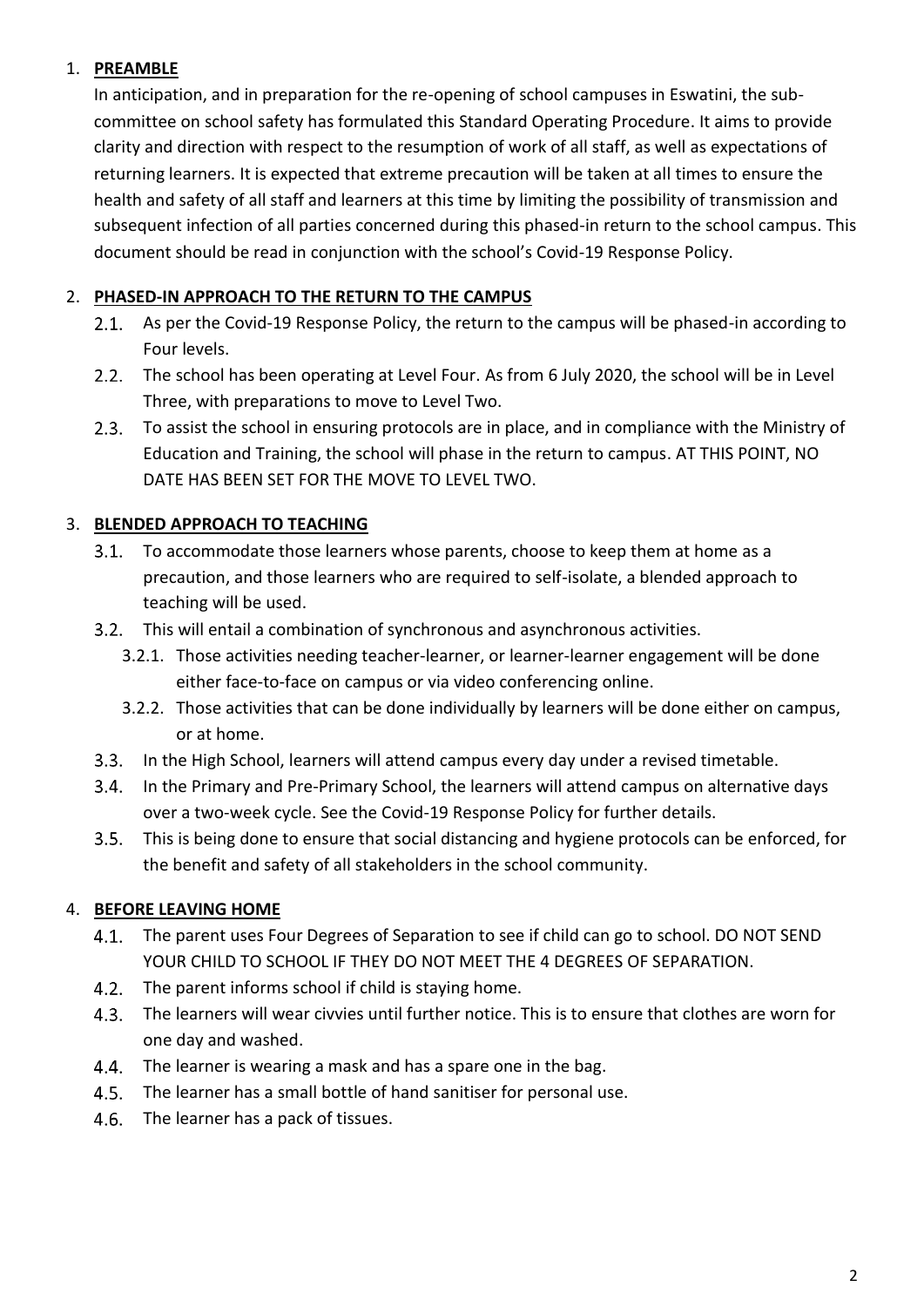| <b>Confirmed Case</b>                                         | 1 degree of                                                                                                                                                                | 2 degrees of                                                                                                              | 3 degrees of                                                                                                                                    | 4 degrees of                                                                     |
|---------------------------------------------------------------|----------------------------------------------------------------------------------------------------------------------------------------------------------------------------|---------------------------------------------------------------------------------------------------------------------------|-------------------------------------------------------------------------------------------------------------------------------------------------|----------------------------------------------------------------------------------|
| of Covid-19                                                   | separation                                                                                                                                                                 | separation                                                                                                                | separation                                                                                                                                      | separation                                                                       |
| <b>Tested Postive</b><br>Learner A has a                      | <b>Direct contact</b><br>with confirmed<br>case<br>Learner B is the                                                                                                        | <b>Direct contact</b><br>with possible<br>case<br>Learner C has                                                           | No contact with<br>possible case,<br>but possible<br>symptoms<br>present<br>Learner D has not                                                   | No contact with<br>possible case<br>Learner has not                              |
| confirmed case<br>of the virus                                | brother of<br>Learner A.<br>He has had<br>contact with a<br>confirmed case<br>and has been<br>quarantined and<br>tested $-$ at<br>present the test<br>result is<br>unknown | had contact with<br>Learner B (i.e.<br>someone who<br>has been tested<br>or quarantined,<br>but the result is<br>unknown) | had contact with<br>anyone tested or<br>quarantined but<br>shows the<br>symptoms of:<br>Fever<br>Cough<br>Shortness of<br>breath<br>Sore throat | had contact with<br>anyone tested or<br>quarantined and<br>shows no<br>symptoms. |
|                                                               | <b>Allowed into</b><br>School                                                                                                                                              |                                                                                                                           |                                                                                                                                                 |                                                                                  |
| No return until receives the all clear or 14 days no symptoms |                                                                                                                                                                            |                                                                                                                           |                                                                                                                                                 |                                                                                  |

#### <span id="page-2-0"></span>5. **SCREENING BEFORE EMBARKING ON A SCHOOL BUS**

- $5.1.$ If the driver does not pass the 4 degrees of separation or the screening, the school will communicate with the parents as soon as possible about whether or not alternative arrangement can be made.
- All passengers must approach the bus wearing a face mask or face shield. The face mask must cover the mouth and nose.
- 5.3. Screening will take place before learners climb on the school bus.
- Each bus must have a poster with the Do's and Don'ts and procedure when travelling on the bus.
- $5.5.$ Parents will wait at the bus until their child has passed the screening. If the learner fails the screening, the child must return home for 14 days or until cleared.
- $5.6.$ The driver or assistant will take each passenger's temperature with a no-touch thermometer. Temperature must not be above 37.5C°. They will complete the daily screening questionnaire for each passenger, asking and observing for symptoms of fever, cough, sore throat or shortness of breath.
- $5.7.$ Learners will need to sanitise their hands when climbing on and off the bus.
- $5.8.$ The bus will be at 70% capacity, and learners will be scattered as much as practically possible.
- $5.9.$ Learners will remain seated in the same chair for the duration of the trip. They will refrain from hugging and sharing mobile devices.
- 5.10. Ventilation in the bus is essential, where needed, windows will need to be open.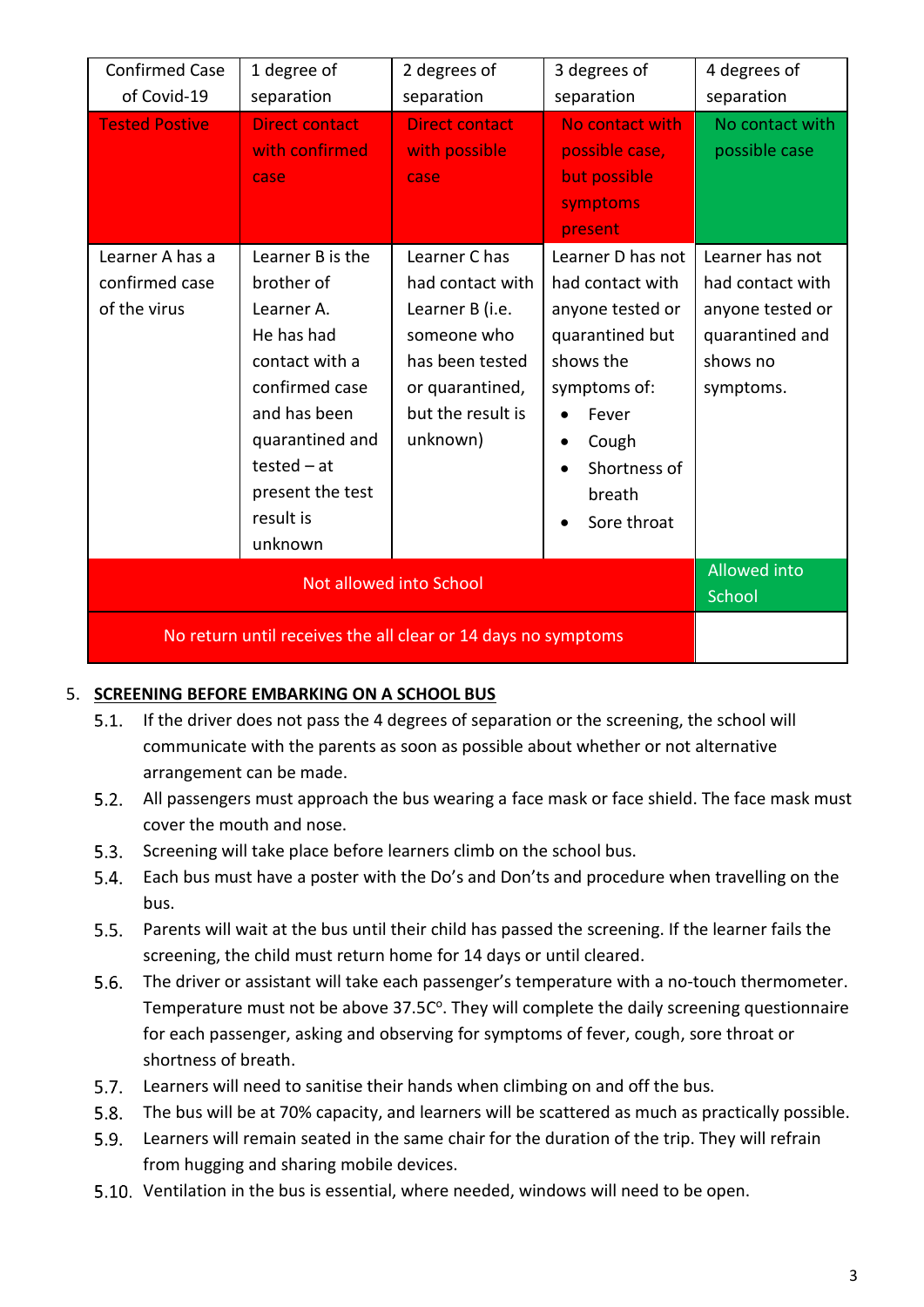- 5.11. Because screening was done, all the passengers on the school bus will bypass the screening station at the access point and proceed directly to class.
- 5.12. The driver will disinfect the bus between trips.

# <span id="page-3-0"></span>6. **SCREENING PROTOCOLS**

- A large sign at the school entrance must spell out the DO'S and DON'T'S in the school environment.
- All passengers in school buses would have been screened already and will proceed directly to class. All other people, including staff members, learners and parents arriving at the school will need to pass through the screening stations.
- The High School and staff screening stations will be situated at the hall.
- $6.4.$ Initially the Grade 7 learners will share the High School screening station. However, when the rest of the Primary and Pre-Primary school returns, the screening station will be situated outside the Primary School Art room.
- $6.5.$ It is preferred that parents/drivers do not leave their cars when dropping and collection learners. However, where parents deem it in their child's best interest, they will be allowed to accompany learners to their classes but will need to park away from the drop-off point and proceed through the screening station.
- $6.6.$ Every person approaching the screening station must be wearing a face mask or face shield. The face mask must cover the mouth and nose.
- $6.7.$ The queue to the screening station will be clearly marked for people to follow, keeping to the line markers to ensure social distancing. There will be a person on duty to direct learners to the line and ensure that masks or face shields are worn.
- $6.8.$ A mobile sanitation station will be available at the access point. Everyone passing through must sanitise their hands.
- $6.9.$ A staff member will take each person's temperature using a no-touch thermometer. If the temperature does not read between 35° and 37.5°, the temperature must be retaken. The temperature must not be above 37.5C°.
- Each person will be asked and observed for symptoms of fever, cough, sore throat or shortness of breath.
- 6.11. The screening record must be completed for each person.
- 6.12. A person failing any of the above must be denied access to the campus. On the campus, the person who does not have an immediate lift back home will be escorted to the isolation area.
- 6.13. A second screening for everyone on the campus must be done after the break.
	- 6.13.1.Teachers will screen each of the learners in their classes.
	- 6.13.2. Line managers will determine how staff members will be screened.
- 6.14. A third screening for everyone on the campus must be done at the end of the school day. 6.14.1.Teachers will screen each of the learners in their classes before dismissing them.
	- 6.14.2. Line managers will determine how staff members will be screened.

# <span id="page-3-1"></span>7. **ISOLATION: PROCEDURE SHOULD A PERSON FAIL SCREENING**

- 7.1. If a person fails the screening process, where possible that person returns home. If transport has already left, the person is immediately escorted to the isolation area.
- $7.2.$ For the High School, the isolation room is located on the top floor of the foyer in the hall.
- $7.3.$ For the Primary School, the isolation room is located at the Learning Support Centre.
- $7.4.$ The windows and door must be open to allow for ventilation.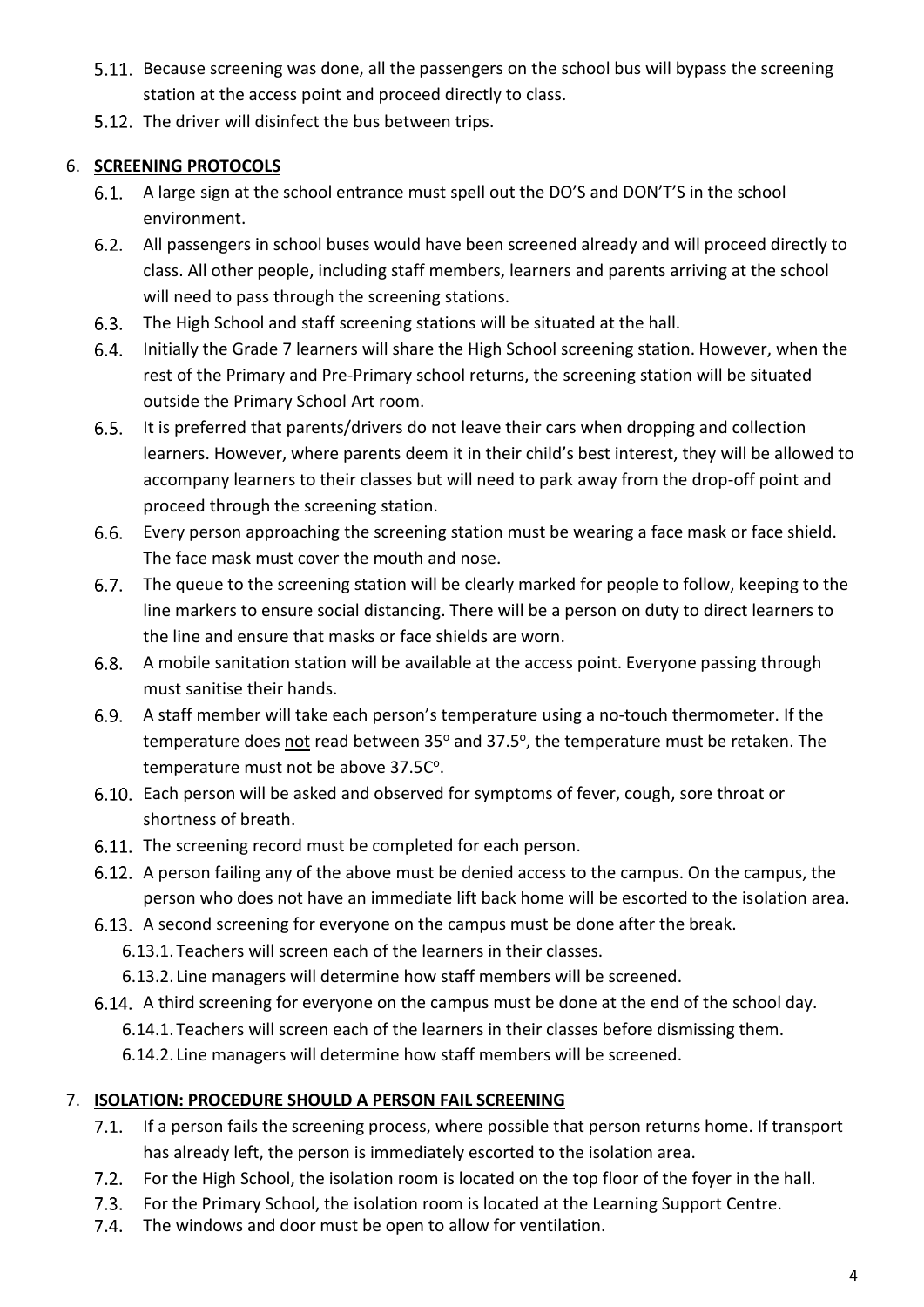- The isolation room will have a bed and chairs for people to rest.
	- 7.5.1. The mattress will have a plastic sheet protector for easy of disinfecting. This must be done before the next person uses it.
	- 7.5.2. The isolation room will have a number of blankets, no two people may share a blanket, it must be used once and then placed in a plastic bag to get washed.
- The toilet facility adjacent to this room will be dedicated for the exclusive use of people in the isolation room.
- When a person arrives at the isolation room he/she will be screened again and an isolation room log completed. The person will be re-screened 30 minutes after arriving to check. If they pass the screening they will resume their day on the campus.
- 7.8. If the re-screening is failed:
	- 7.8.1. the learners' parents are immediately phoned and asked to come and collect.
	- 7.8.2. the staff member is asked to go home and self-monitor his/her condition.
- The isolation room must be cleaned with disinfectant twice daily.

#### <span id="page-4-0"></span>8. **IN THE CLASSROOM**

- 8.1. In the Pre-Primary and Primary School; learners will remain in the class for the whole day and the staff will move between classes as needed.
- In the High School, each Form will be limited to a set of classrooms which will be used for the various subjects for that Form alone.
- $8.3.$ After clearing the screening station, learners will walk along clearly marked out routes to their classroom and wait outside, standing on the markers to ensure they are 1.5m apart.
- $8.4.$ Learners will each have a turn to wash or sanitise their hands.
- $8.5.$ The classroom will already have a seating plan to ensure everyone is 1.5m apart, with stickers on each desk showing where learners are sitting.
- $8.6.$ All lose fitting carpets have been removed from classrooms, as per hygiene protocols.
- $8.7.$ Class doors and windows must be open wide to allow for good ventilation, even in cold weather.
- $8.8.$ Ten (10) minutes before the class is scheduled to leave, either for another venue, or break time or the end of school, the teacher will ask learners one by one to wipe down desk and chair with disinfectant and then go wash their hands (or sanitise) and then exit the class one by one.
- $8.9.$ After break, and at the end of the day, the teacher will re-screen all the learners in the class.
- At the end of the day, each class will have a turn to leave their classroom in a staggered manner and escorted by their teacher to the buses or collection point.

#### <span id="page-4-1"></span>9. **CORRIDORS**

- $9.1.$ The flow along corridors and pathways will be clearly marked to ensure that there is minimal congestion and mingling. Learners and staff will keep to these routes.
- 9.2. The general rules when moving along the corridors are:
	- 9.2.1. keep to the extreme left of corridor in both directions;
	- 9.2.2. no more than two learners or staff to occupy the width of the corridor as they move in opposite directions;
	- 9.2.3. no stopping on the corridors to chat;
	- 9.2.4. learners and staff to keep moving at all times.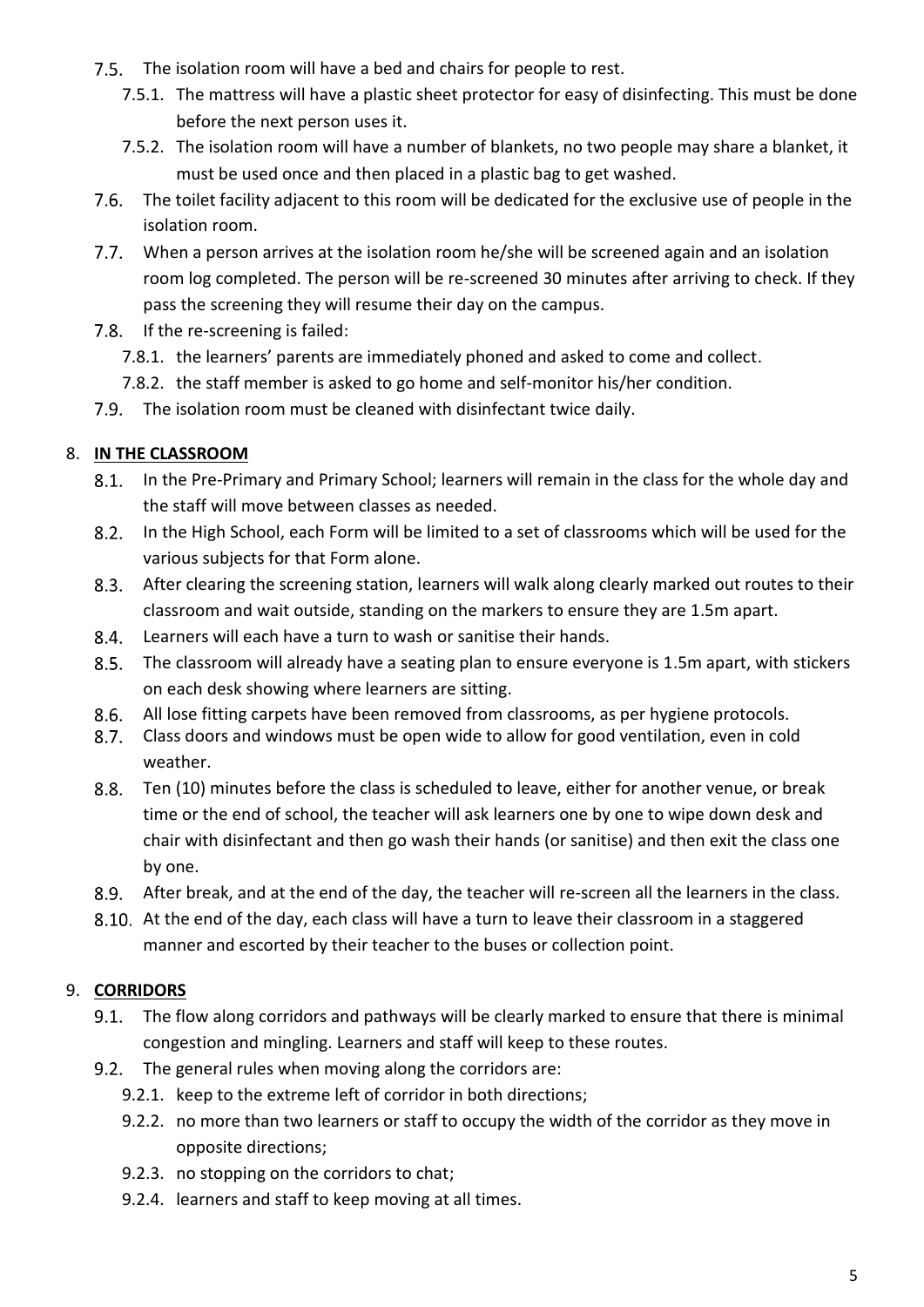#### <span id="page-5-0"></span>10. **BREAKS**

- 10.1. In the High School, learners will be allowed to sit in the seating areas between the classes and on the grass quad area.
- 10.2. In the Pre-Primary Phase, play times will be staggered. Equipment will need to be disinfected between breaks.
- 10.3. All wooden jungle gyms will be off-limits for the time being.
- 10.4. In the Primary School, each Grade will be allocated a play area immediately outside their classes to assist with social distancing.
- Each Grade/Form will have one staff member on duty for that Grade/Form.
- 10.6. Violation of social distancing rules during breaks may result in the learner being asked to leave the campus.
- 10.7. A second screening will be done by the teachers after the break.

#### <span id="page-5-1"></span>11. **COMMON TOUCH and HIGH TOUCH AREAS**

- 11.1. These are areas in the school that will be exposed to a large amount of physical touching.
- 11.2. These will be: door handles, tap handles, toilet seats and flushers, shared office equipment, shared appliances, learner books, readers, textbooks and shared printers and photocopy machines.
- 11.3. Each of these surfaces must be treated as high risk areas and it is the responsibility of each person to wipe down those items BEFORE and AFTER touching them.
- 11.4. Disinfectant and paper towelling will be provided to wipe down those surfaces and placed near those areas. Paper towels must be thrown into the hazardous waste bins provided.
- 11.5. Work on the assumption that the previous person has not sanitised the object/area hence the responsibility of everyone to disinfect.

#### <span id="page-5-2"></span>12. **TOILET FACILITIES**

- 12.1. A cleaner will be constantly on duty to monitor cleanliness of the toilet facilities.
	- 12.1.1. She will monitor the supply of soap and paper towelling.
	- 12.1.2. She will ensure not too many learners are in the toilet facility at one time.
	- 12.1.3. She will ensure that learners sanitise their hands upon leaving the toilet facility.
	- 12.1.4. She will clean the toilet facility twice daily.
- 12.2. As many toilets are in the facility, that number of learners may enter. The other learners line up outside.
- 12.3. A spray bottle of disinfectant will be in each toilet facility for learners to wipe down areas as they feel comfortable.
- 12.4. Soap and water will be used to wash hands.
- 12.5. Only paper towels will be in used to dry hands.
- 12.6. Each toilet facility will have a sanitiser station outside for learners to use upon exiting the toilet facility.

#### <span id="page-5-3"></span>13. **STAFF ROOM**

- 13.1. Social distancing in the staff room and staff work area is critical.
- 13.2. The room needs to be rearranged so that chairs are placed 1m apart throughout the room.
- 13.3. Windows and doors must all be open to allow for ventilation.
- 13.4. The surfaces in staffroom regularly cleaned: main table, chair arms, coffee serving area, kitchen surfaces,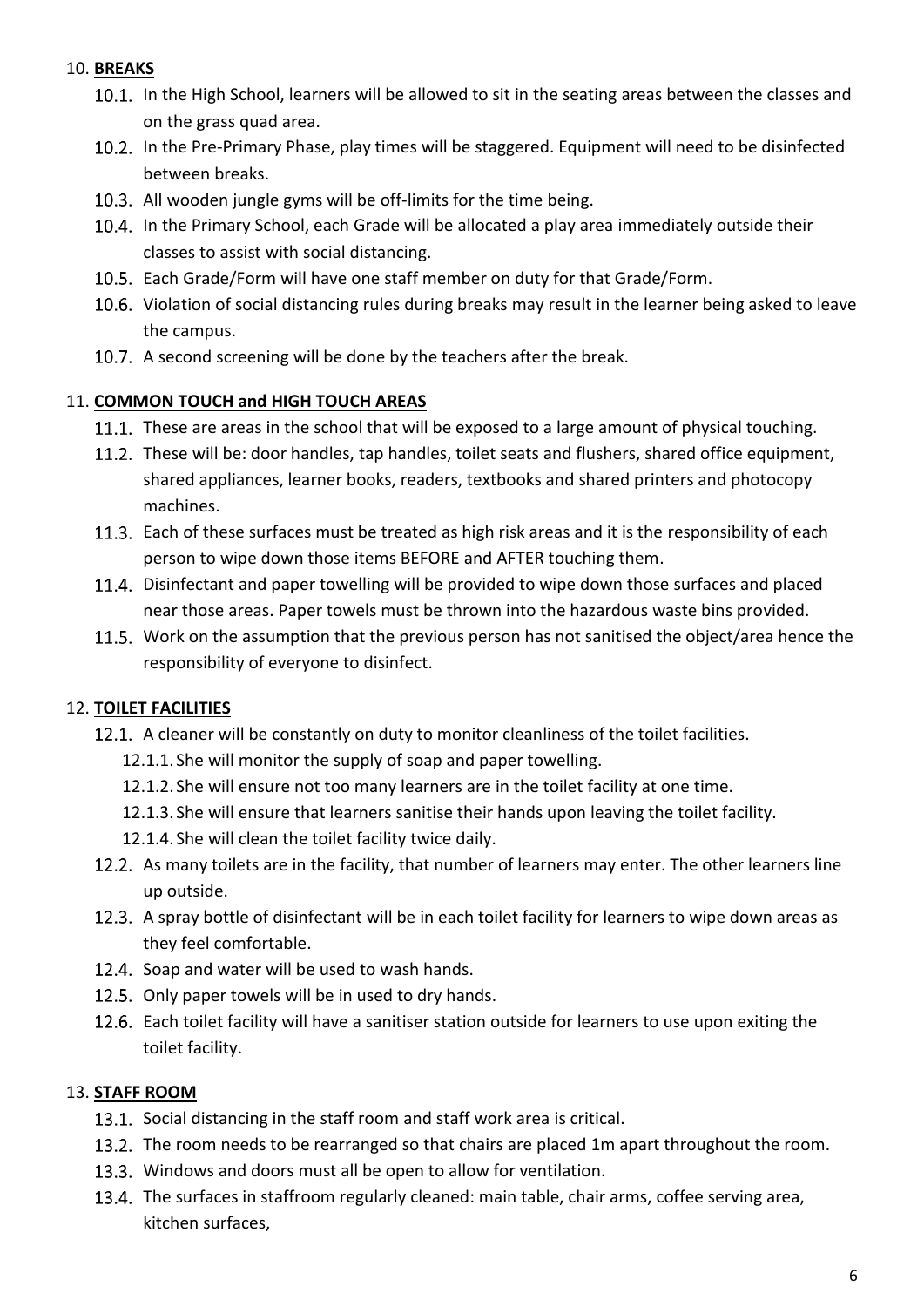- 13.5. Disinfectant and paper towelling will be available at all times for staff to do own wipe downs.
- 13.6. Maximum number of staff in the staff room is twenty (20).
- 13.7. Coffee/tea in staff room:
	- 13.7.1.Considered a "high touch" item
	- 13.7.2. Staff to sanitise the containers each time they are used
	- 13.7.3. Staff responsible for cleaning the cup/mug each time before use

### <span id="page-6-0"></span>14. **OFFICES**

- 14.1. Staff who have offices need to maintain their own level of hygiene in their offices.
- 14.2. Windows and doors must be open to allow for ventilation.
- 14.3. No meetings must take place inside an office closer than 1.5m.

# <span id="page-6-1"></span>15. **VISITORS on CAMPUS**

- 15.1. The campus is essentially off limits to all visitors to the school.
- Exceptions will be in the case of essential maintenance personnel who are required to perform duties in the school.
- 15.3. This will be at the discretion of the Operations Manager who will monitor all contractors in this regard.
- 15.4. Parents will not be allowed to escort their child to the class in the morning, if a parent is dropping off their child, they will have to remain in their vehicle. No parent will be allowed access onto campus during contact time, unless this has been authorised for the collection of their child. Face-to-face parent meetings will be avoided as far as possible and will require prior booking with the school.
- 15.5. Security at the gate will have to check with the front office as to whether a visitor has an authorised meeting before access is granted.
- 15.6. The security at the gate will conduct screening with all visitors to the campus, keeping a log of results. Anyone who fails the screening will be denied access.

# <span id="page-6-2"></span>16. **MEETINGS**

- 16.1. Meetings should be kept to a minimum.
- 16.2. If face-to-face meetings are required with three or more people, suggest to use the library or the new admin building to allow adequate distancing to take place.
- **Staff Briefings:** These will be done in the school hall where a maximum of 40 people will be allowed. Desks and chairs have been placed in the hall at the appropriate distance to allow all staff to be accommodated.
- 16.4. Physical meetings with parents to kept to the minimum and online meetings to be encouraged, unless it is an emergency

# <span id="page-6-3"></span>17. **END OF SCHOOL DAY and EXITING THE SCHOOL**

- 17.1. The Grade/Form must co-ordinate the dismissal of classes in intervals. This will minimise congestion in corridors.
- 17.2. The teacher will escort the class to the bus or collection point.
- 17.3. Each school bus will have a designated, marked out queue, where learners will line up at and wait to be escorted to the bus.
- 17.4. High School learners using private transport will wait at the main entrance to the hall.